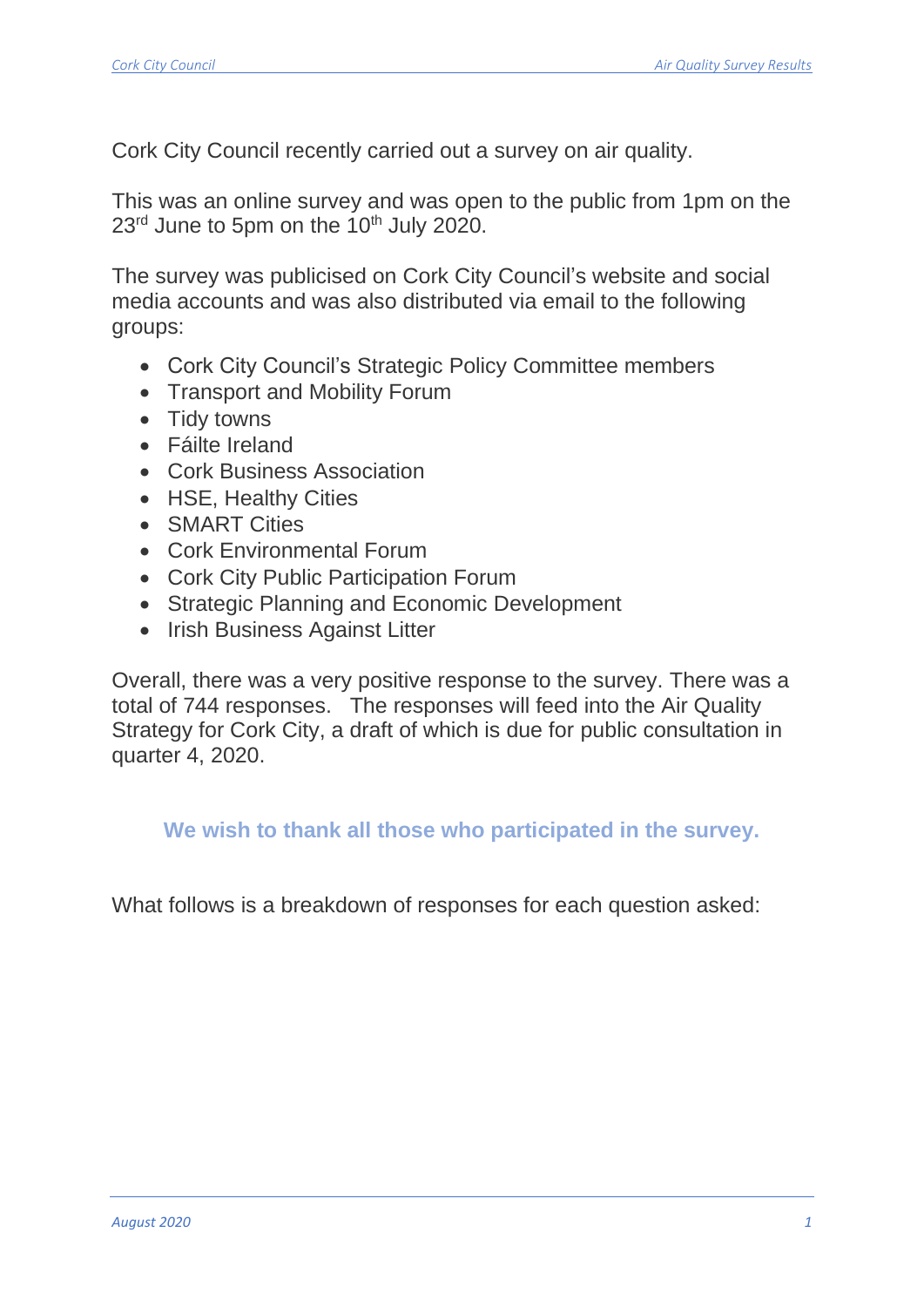# **1. Do you live, study, work or visit Cork City ?**

| Live           | 565 |
|----------------|-----|
| Work           | 473 |
| Study          | 68  |
| <b>Visitor</b> | 63  |
| Did Not Answer | 3   |

#### **2. Are you responding as an individual or on behalf of an group or organization ?**

| Individual     | 720<br>' o∪ |
|----------------|-------------|
| Group          | ↗           |
| Did Not Answer |             |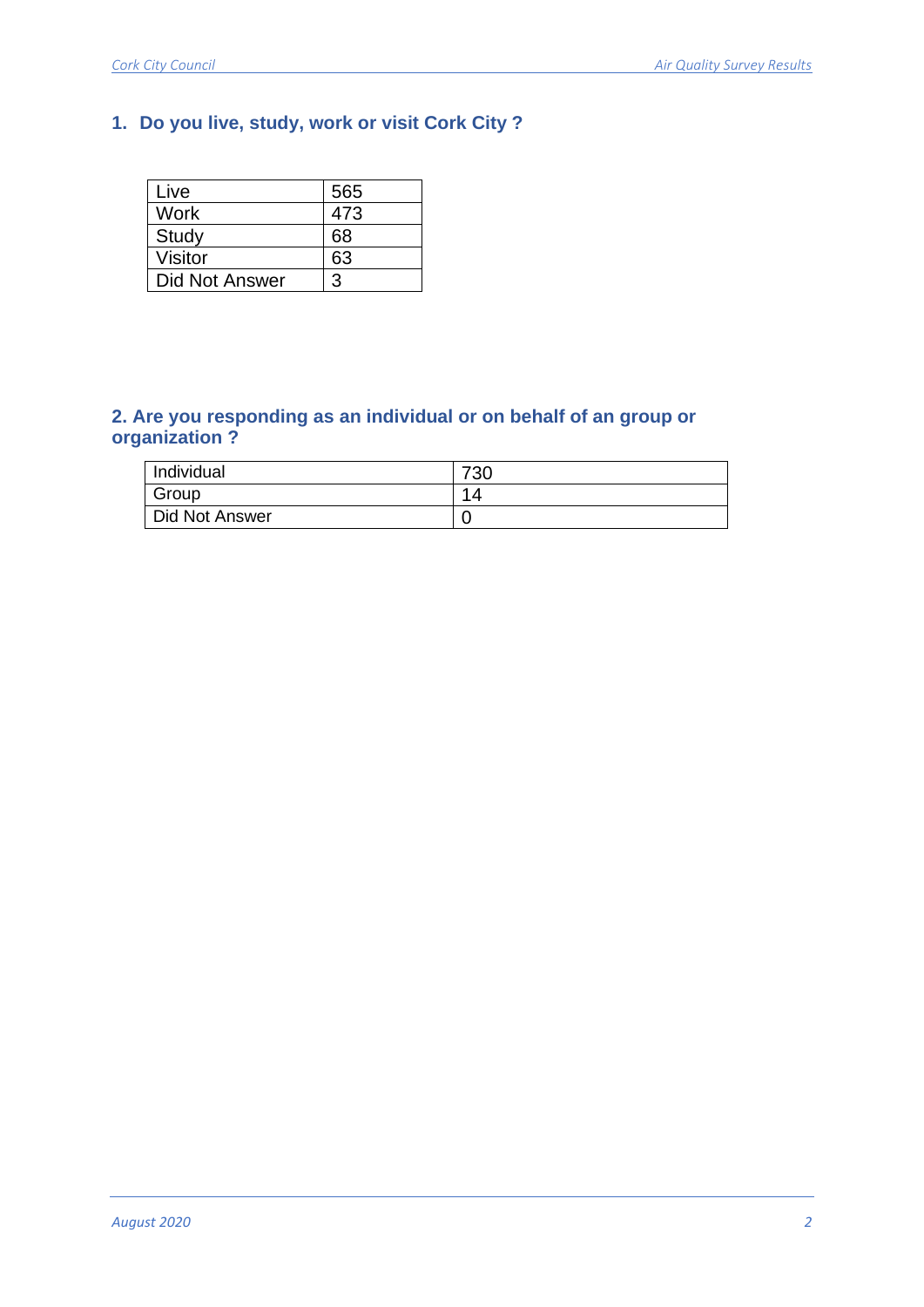| Yes            | 579 |
|----------------|-----|
|                | 165 |
| Did Not Answer |     |







#### **If Yes, in what way ?**

#### **Those who responded gave the following reasons as to how they are personally affected by air quality:**

- **Traffic volume and emissions**. Breathing traffic fumes as a cyclist/pedestrian. Burning sensation in lungs when traffic is busy.
- **Health issues,** in particular respiratory illnesses, linked to poor air quality. Health issues are exacerbated during the winter months when there are more vehicles on the road and fires lit and in particular if weather conditions are calm.
- **Open fires** and **burning rubbish**.
- The **odour/smell** from diesel fumes and exhaust emissions along with that produced from home fires (especially in wintertime and moreover on still nights).
- Effects of air quality on the **Quality of life**, such as not being able to go outdoors; not being able to enjoy outdoor exercise; having to close windows to escape air pollution.
- Emissions from **industry.**
- A small number of people noting better air quality while travel restrictions were in place during Covid19.
- A number mention Cork had recorded the worst air quality in Europe last winter.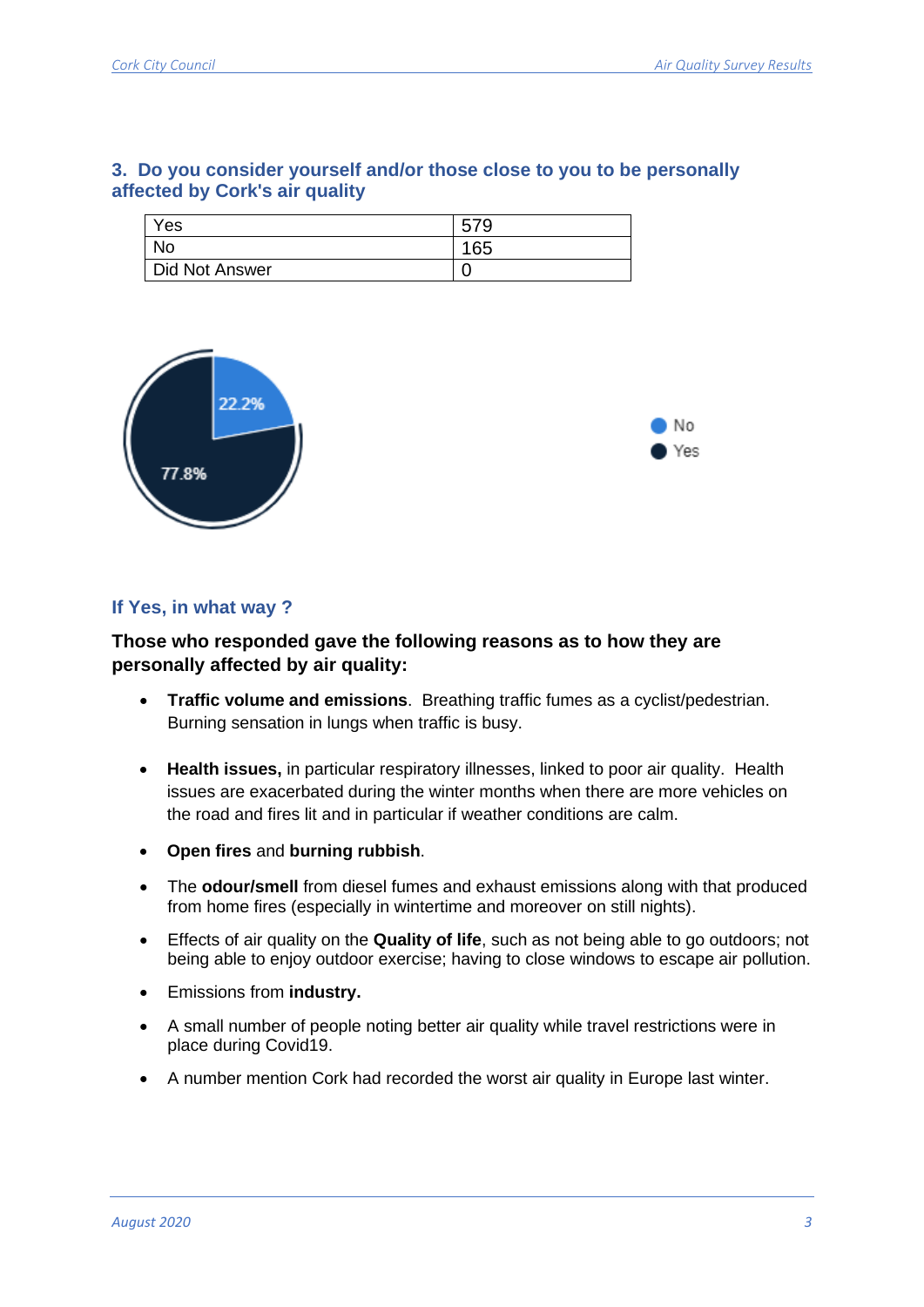# **4. How important do you think the issue of air quality is in Cork City?**

| Very Important | 614 | 82.5% |
|----------------|-----|-------|
| Important      | 108 | 14.5% |
| Not Important  | 13  | 1.7%  |
| Don't Know     | 9   | 1.2%  |
| Did Not Answer |     |       |

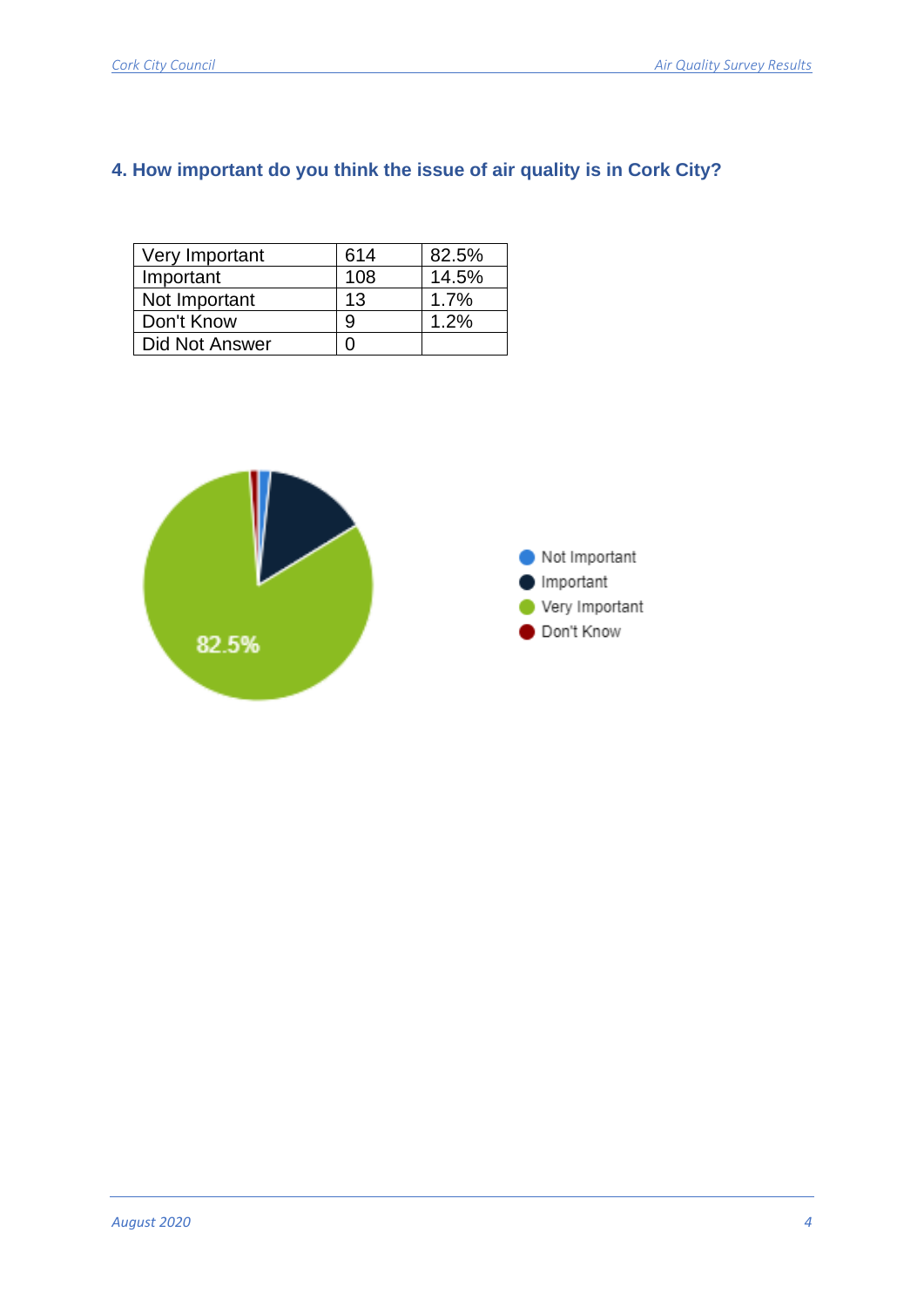# **5. How would you rate air quality in Cork City**

| <b>Occasionally Poor</b> | 203 | 27.3% |
|--------------------------|-----|-------|
| <b>Generally Poor</b>    | 165 | 22.2% |
| Average                  | 123 | 16.5% |
| <b>Generally Good</b>    | 106 | 14.2% |
| Good                     | 84  | 11.3% |
| <b>Consistently Poor</b> | 52  | 7.0%  |
| <b>Very Good</b>         | 11  | 1.5%  |
| <b>Did Not Answer</b>    | O   | 0     |

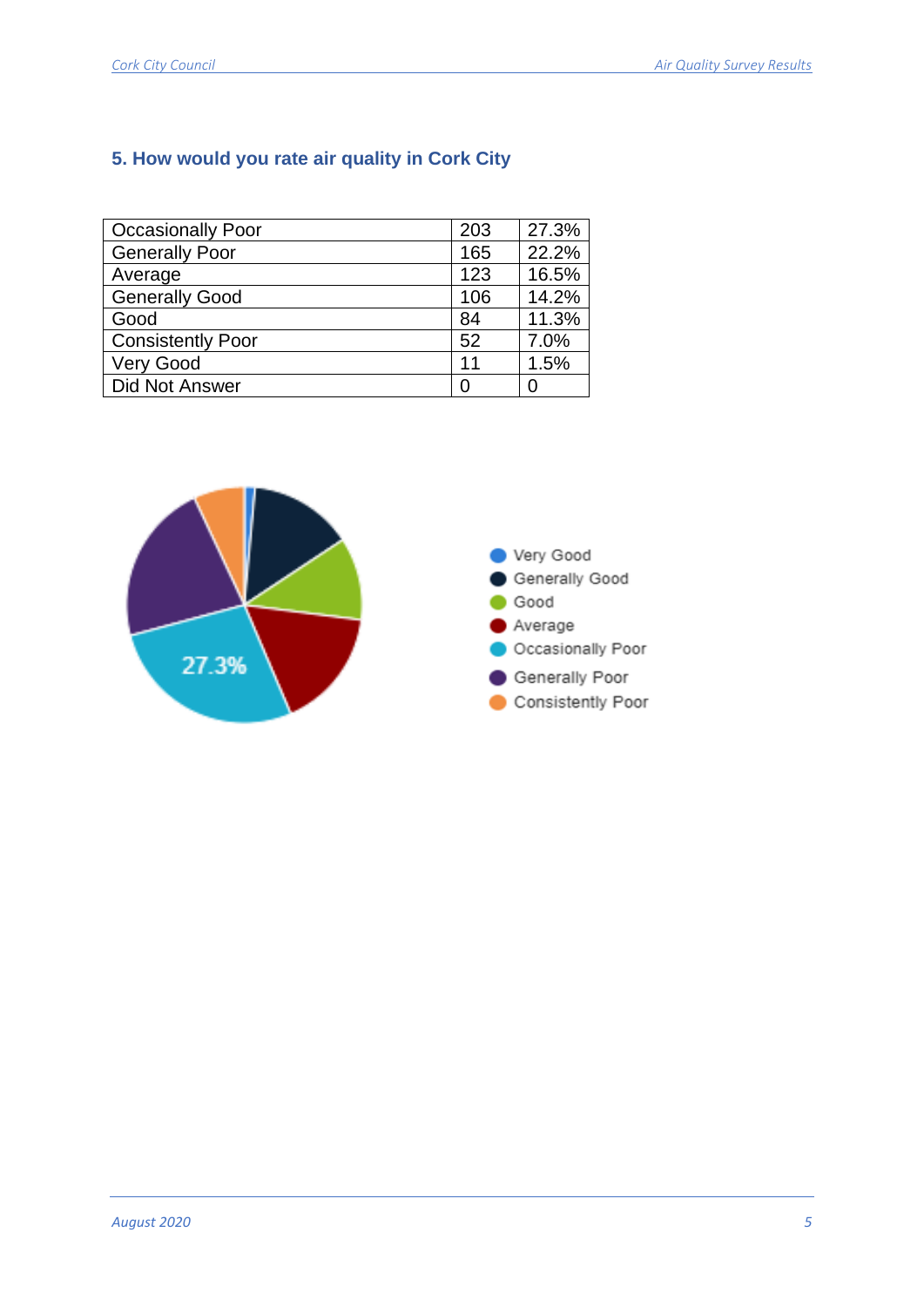|                               | <b>Very</b><br>Important | Important | <b>Not</b><br>Important | Don't<br>Know |
|-------------------------------|--------------------------|-----------|-------------------------|---------------|
| <b>Green Spaces</b>           | 627                      | 106       | 6                       | 5             |
| <b>Traffic Congestion</b>     | 619                      | 106       | 16                      | 3             |
| <b>Air Pollution</b>          | 607                      | 116       | 15                      | 6             |
| Global Warming/Climate Change | 594                      | 129       | 17                      |               |
| <b>Drinking Water Quality</b> | 562                      | 150       | 21                      | 11            |
| <b>Single Use Plastics</b>    | 502                      | 210       | 26                      | 6             |
| Littering                     | 499                      | 226       | 16                      | 3             |

## **6. How important do you think the effects of the following environmental issues are in Cork City?**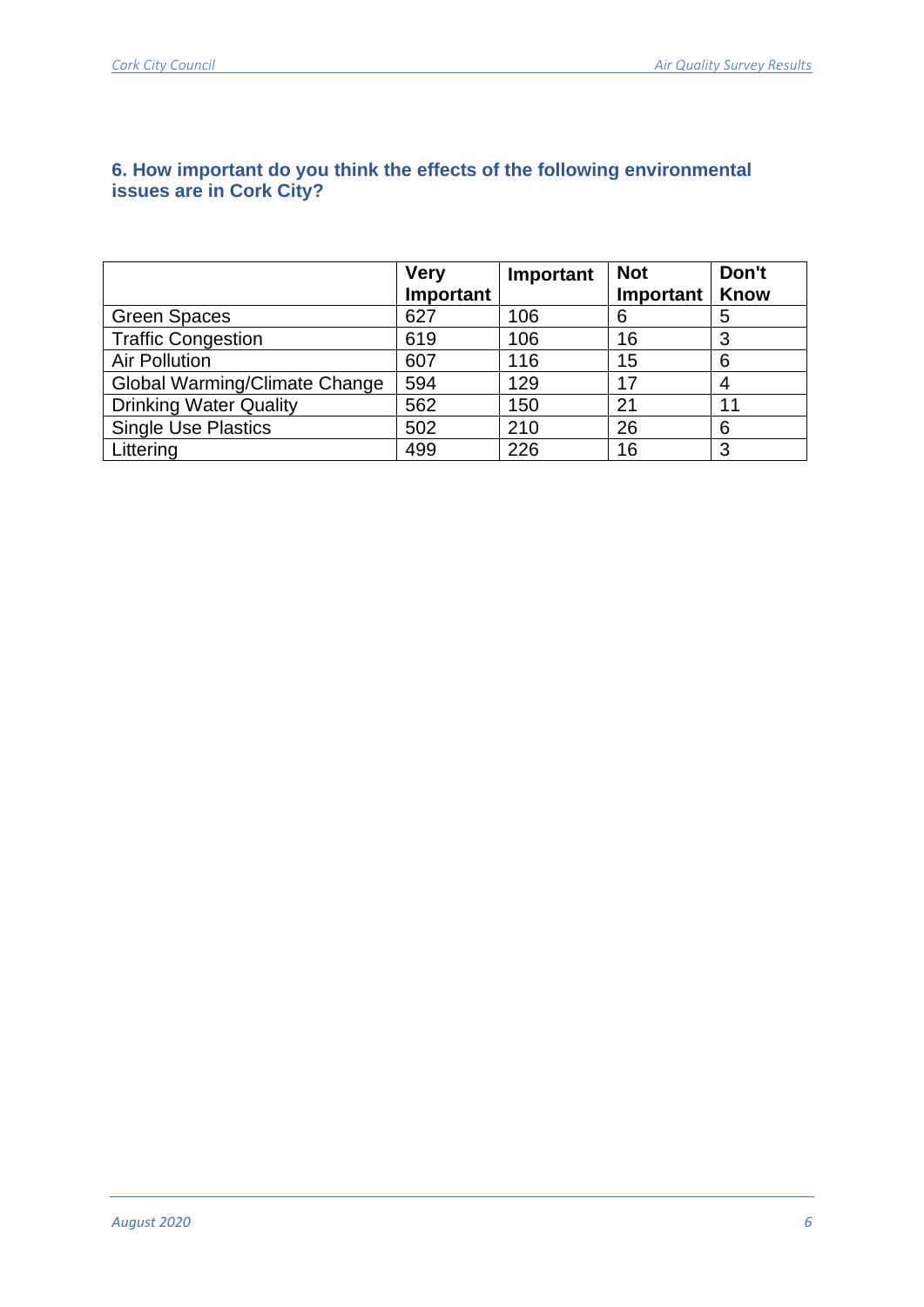|                                         | Important | <b>Not Important</b> |
|-----------------------------------------|-----------|----------------------|
| Health Effects (e.g. asthma incidences) | 736       |                      |
| <b>Residues (Dust)</b>                  | 688       | 56                   |
| <b>Smell and Taste</b>                  | 683       | 61                   |
| Visual (Haze)                           | 670       | 74                   |

#### **7. Which of the following indicators would you deem important indicators of air quality**

## **Other (please specify)**

#### **The Other category included comments on the following subject matters:**

- **Scientific measurement and reporting** dominates the response to this question (monitoring units, purple air reports, AQI, EPA measurements)
- **Suspended particles** (visible on net curtains, on people's faces, levels of suspended particulate matter)
- **Wildlife** (presence of air quality sensitive lichens, effects on flora and fauna)
- Many using this category to voice concerns regarding **traffic (idling, congestion, associated smells/fumes and health implications)**.
- **Health** is mentioned (adults and children with asthma presenting with blue lips because of air pollution) and mortality rates linked to Air Quality is mentioned.
- The affects Air Quality has on **COVID 19**.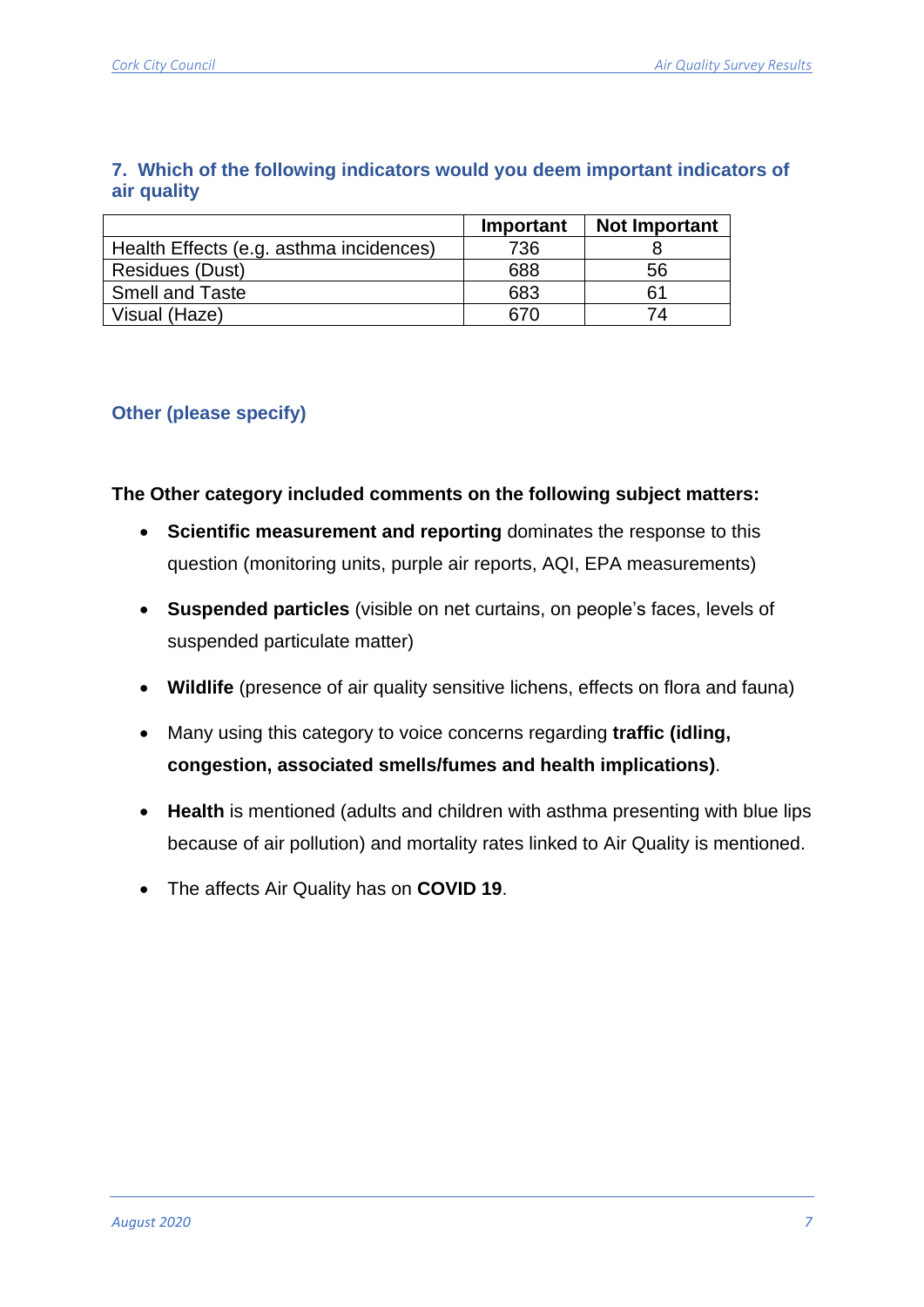## **8. Which of the following forms of air pollution are you most concerned about**

| <b>Motor Vehicle Emissions</b>       | 612 | 23.5% |
|--------------------------------------|-----|-------|
| <b>Traffic Congestion</b>            | 610 | 23.5% |
| Burning of solid fuels in households | 464 | 17.8% |
| <b>Vehicle Idling</b>                | 461 | 17.7% |
| <b>Industrial/Manufacturing</b>      | 321 | 12.3% |
| <b>Construction</b>                  | 132 | 5.1%  |
| <b>Did Not Answer</b>                | O   | 0     |

#### **Other (Please Specify)**

## **People used the Other category to raise concerns involving:**

- Burning of rubbish and coal fires
- Vehicle idling
- Lack of green spaces
- Chemical plants, proposed incinerator
- Use of pesticides
- Dust/fumes from train station
- Dust/smell from the Tivoli Docks
- Fuel from aircraft
- Fumes from restaurant flues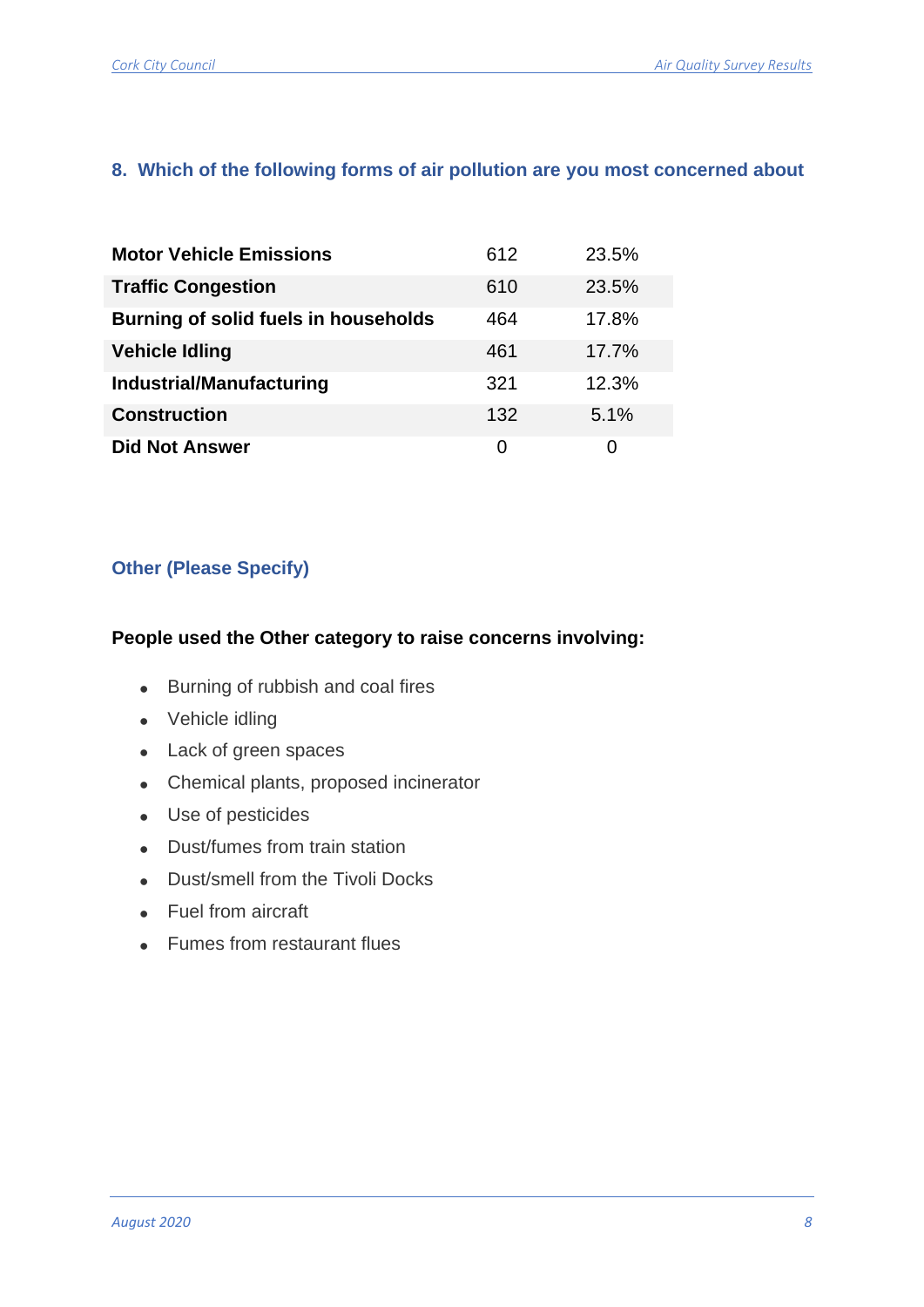### **9. Do you believe there is a link between air quality and climate change?**

| Yes            | 584 |
|----------------|-----|
| Maybe          | 101 |
| Don't Know     | 42  |
| No             | 17  |
| Did Not Answer | O   |

#### **The comments made relating to Question 9 are as follows:**

Since Covid 19 has started and airplane traffic, vehicular traffic and business have temporarily ceased, I noticed that Cork City is smelling cleaner, the air is fresher. Buildings look cleaner.

Motor traffic definitely isn't helping climate change!

100%. From my time working as a planner in London, the improvement of air quality through means such traffic reduction, tree planting, Sustainable Urban Drainage, noise reduction and the overarching Healthy Streets approach were inextricably linked.

It's tangible, visible and sensory. Everybody can see it and knows what it is. If nobody ever thought there was too much exhaust fumes when they walked anywhere near the city, or sat on the Link in traffic, or noticed there were no trees around for miles, and barely any public parks for people to visit, if none of these issues were blatant, then maybe people could pretend there was no link between all of these clear and visible effects, that we can actually see and taste, but unfortunately here we are and we can see it plain as day. It's embarrassing for Cork that we are in this position, in an island like Ireland, where every other day we see and hear online of the council mowing and chopping down vast areas of trees for no reason at all. It harms us, our skin, our health, our lungs, the air, the harmless and endangered wildlife, everything. It all adds up to climate change.

Traffic congestion along the quays

The burning of fossil fuels adds to climate change and poor air quality but it's the CO2 that specifically adds to climate change and nitrogen oxide particles that add to poor air quality so there is a difference, for example diesel cars are relatively efficient with CO2 but really bad for air quality. Just because the air quality of a city is good, it doesn't mean the city isn't contributing to climate change

It's scientific fact

The link is obvious - read the science. The burning processes that produce air pollution also produce excess CO2.

It's not a belief, it based on scientific evidence so it's knowledge.

Some of the same pollutants that impact climate also impact air quality and human health directly. Also, processes leading to air quality issues, such as burning fossil fuels and building with concrete, also impact climate.

Respect for the environment should precede monetary influence.

Nitrogen emissions from traffic and methane emissions from garbage and sewers are directly related to the climate disaster. Ireland has some of the highest nitrogen and methane emissions per capita.

Climate change is related to emissions and emissions are related to pollution and pollution is related to air quality so it is important to address all issues around pollution and climate change

There are now indisputable links between air quality and climate change, all the respected scientists are now saying the same thing.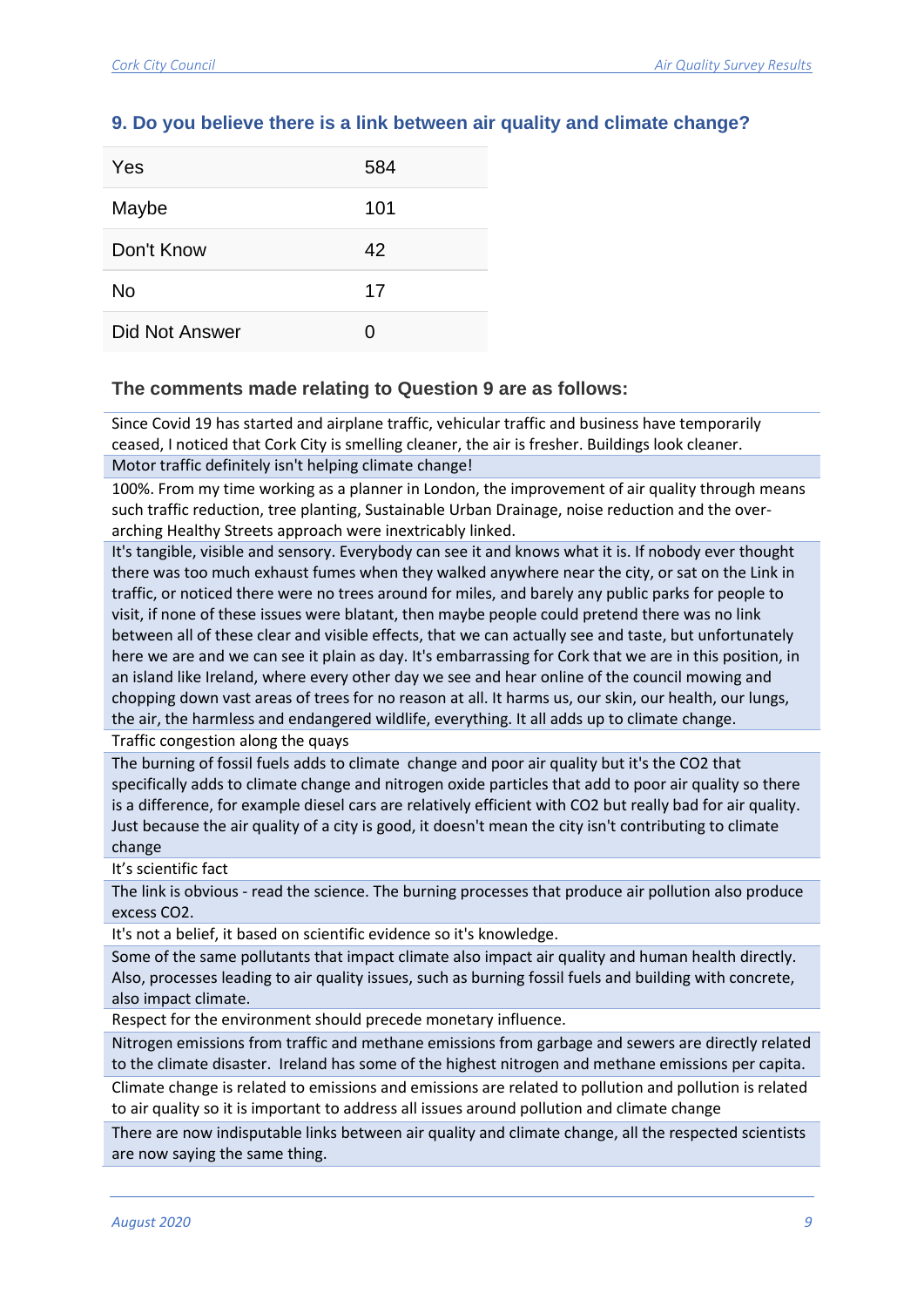The science is clear....there is no longer any doubt.

Question.......would we knowingly be allowed to drink dirty water? Then why should we breath dirty air?

What exactly do you think « belief » has to do with it?

Fossil fuel burning causes climate change

Air quality is affected by human activity of all kinds that has led increasingly to influencing global climate. Clearing by burning of large areas of vegetation especially forests e.g. Amazon basin, use of petrochemicals etc. have affected agricultural activities. The increasing populations to be supported have led to clearance of marginal lands, not ideally suited to crops.

I hope you're asking this question to survey the population's knowledge, not sow doubt. Many of the same fossil fuels that produce CO2 that contribute to global warming also produce particulates and NOx and SOx that contribute to bad air quality, fossil cars (especially unfiltered diesel) and solid fuel (coal, peat, and insufficiently dried and burned wood)

Summers have become wetter and colder.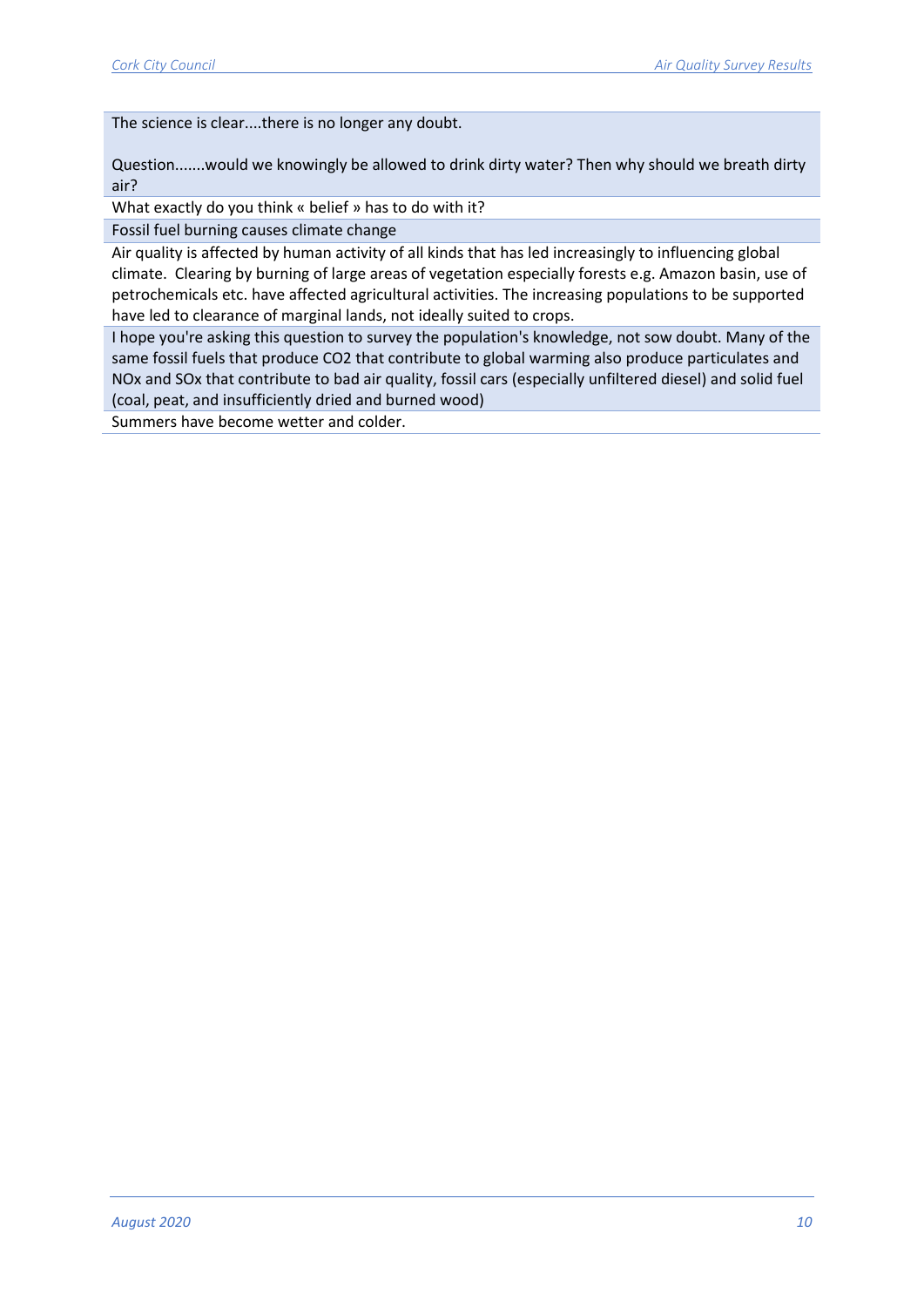|                                                                                                  | Agree | <b>Disagree</b> | <b>No Opinion</b> |
|--------------------------------------------------------------------------------------------------|-------|-----------------|-------------------|
| The government should do more to<br>implement programmes and promote<br>a better environment     | 729   | 9               | 6                 |
| Improving the environment is the<br>responsibility of every citizen                              | 702   | 22              | 20                |
| Air pollution is out of my control and I<br>can't do anything to change it                       | 57    | 641             | 46                |
| I do not know what I can do to help<br>improve air quality                                       | 152   | 555             | 37                |
| I know where to access information to<br>find out ways to contribute to a<br>cleaner environment | 434   | 241             | 69                |
| I am actively involved in cleaning up<br>the environment.                                        | 395   | 244             | 105               |

## **If you are actively involved in cleaning up the environment, please tell us in what way(s)**

I take personal responsibility...but I would like to find out more about how to get involved. I don't use my car where possible. I would cycle more if it were safer. Unfortunately there's a lack of proper cycling infrastructure in Cork especially along Lower Glanmire Rd. I was cycling along here to work near Little Island but I have now started to use my car again due to it being unsafe with more traffic on the road post Covid.

Teaching children at primary level

I have an electric car and I consciously make an effort to be better for the environment whenever I can by recycling, eating less meat, active travel etc

I cycle and walk in preference to driving. I also recycle, reuse, repair, repurpose to the maximum; compost garden and kitchen waste; deliberately \*do not\* litter - ever - and try to minimise electricity, gas and water use. I try to leave as small an environmental footprint as possible.

PhD environmental scientist. Also volunteer with local groups

I clean a beach. It's my favourite beach and we got engaged there too. I take away the litter when we go there, usually every couple of weeks. I might get 1 black bag, or more, especially in summer. I pick up the litter anywhere else I walk too, but I'd specifically go to the beach to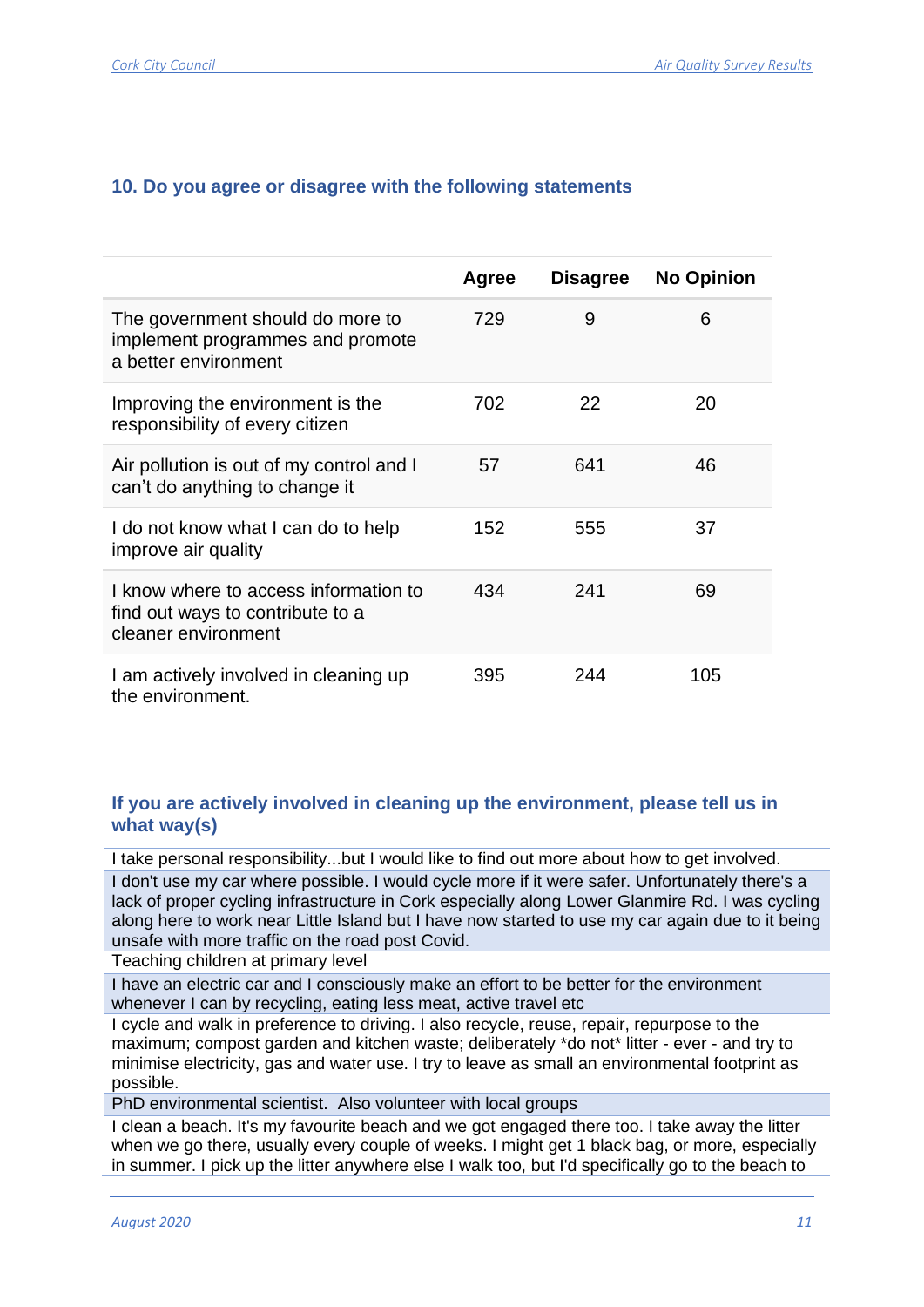clean it once in a while. The kids enjoy playing while I'm doing it.

Personally I recycle most of what I use and walk in preference to driving.

I'm in the Clean Coast Group and we clean the beaches every month.

I cycle and walk everywhere and use public transport. If we use the car its for journeys with more than one passenger. We clean plastic and rubbish from the beaches we visit. We have lots of pollinator friendly plants. We do our best to recycle properly.

I report regularly incidences of Air Pollution when I see them. (Responses vary...little consistency)

I always use smokeless fuels and have even reduced the usage of these.

I have an up to date gas boiler and clean it annually. (I reduced my usage of gas by 50% in the past two years)

I use public transport and walk a lot more.

I was involved in the campaign in Mahon 1992-1995 to Ban the sale of bituminous coal. Smog levels in the area went down by 2/3rd. I have been involved in the campaign to reduce

pollution levels from the factories in the Harbour and have opposed the toxic incinerator. Profession as sustainable designer

Improving BER house rating, minimising use of scarce resources, recycling as much as currently possible, growing some of own food, walking when/ where possible, using public transport

Personal behaviour (cycling where possible, avoiding cars), litter picking, water conservation at home, low meat diet are some of things.

Personal behaviour is important but insufficient to fully address environment and climate change issues. It should not be promoted at the expense of local authority initiatives.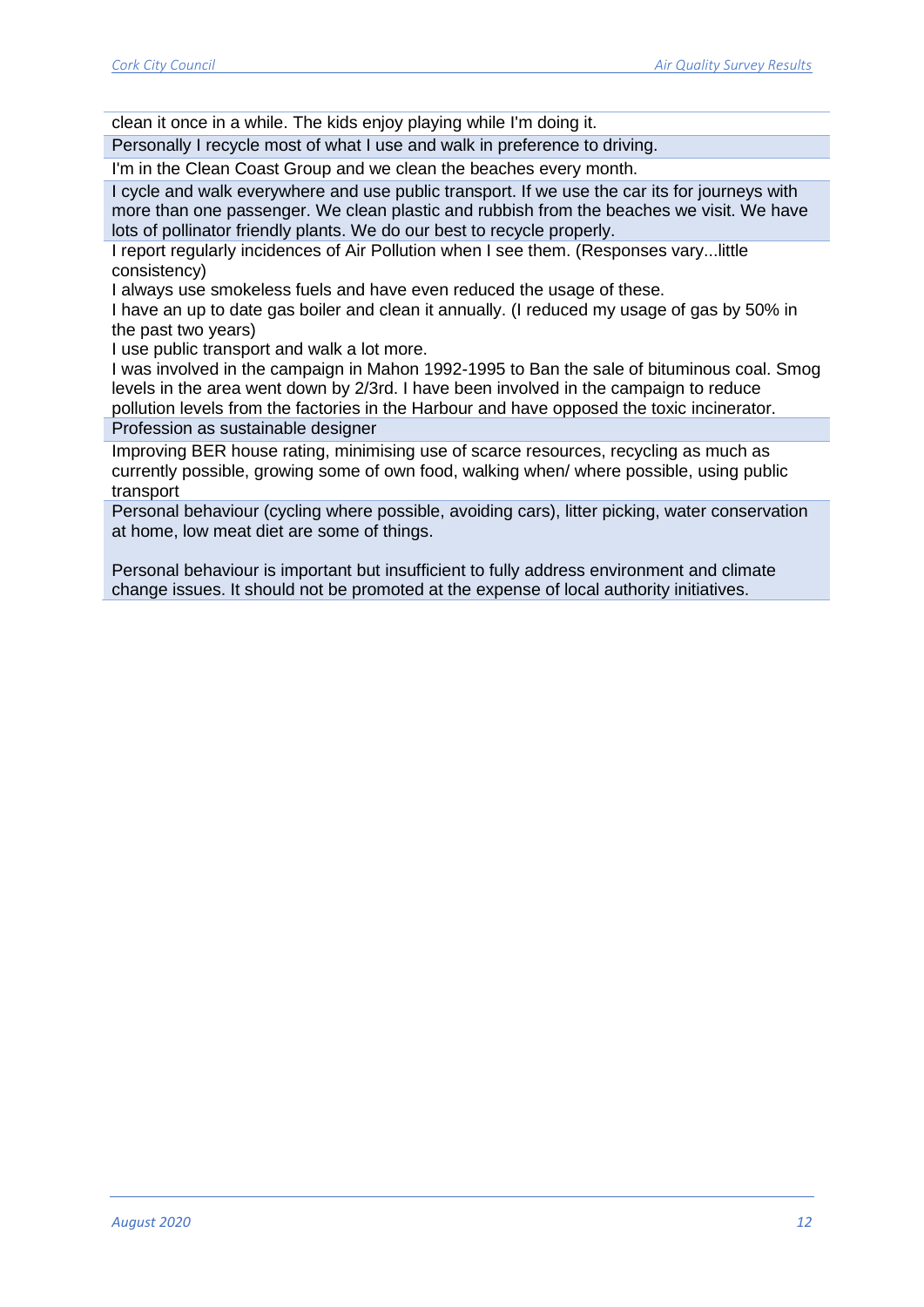## **11. Which of the following would you consider doing to improve your local environment**

| Avoid using the car for short trips                            | 624 | 15.7% |
|----------------------------------------------------------------|-----|-------|
| Use Public transport                                           | 537 | 13.5% |
| Consider using an alternative fuel vehicle such as electric or | 535 | 13.5% |
| hybrid                                                         |     |       |
| Carry out home improvements to increase energy efficiency      | 534 | 13.5% |
| (e.g. wall cavity insulation)                                  |     |       |
| Install renewable energy home heating systems                  | 504 | 12.7% |
| Switch off your engine if you are caught in a traffic jam      | 492 | 12.4% |
| Switch from solid fuel heating                                 | 370 | 9.3%  |
| Use a park and ride system                                     | 352 | 8.9%  |
| None of the above                                              | 16  | 0.4%  |
| Did Not Answer                                                 | 0   |       |

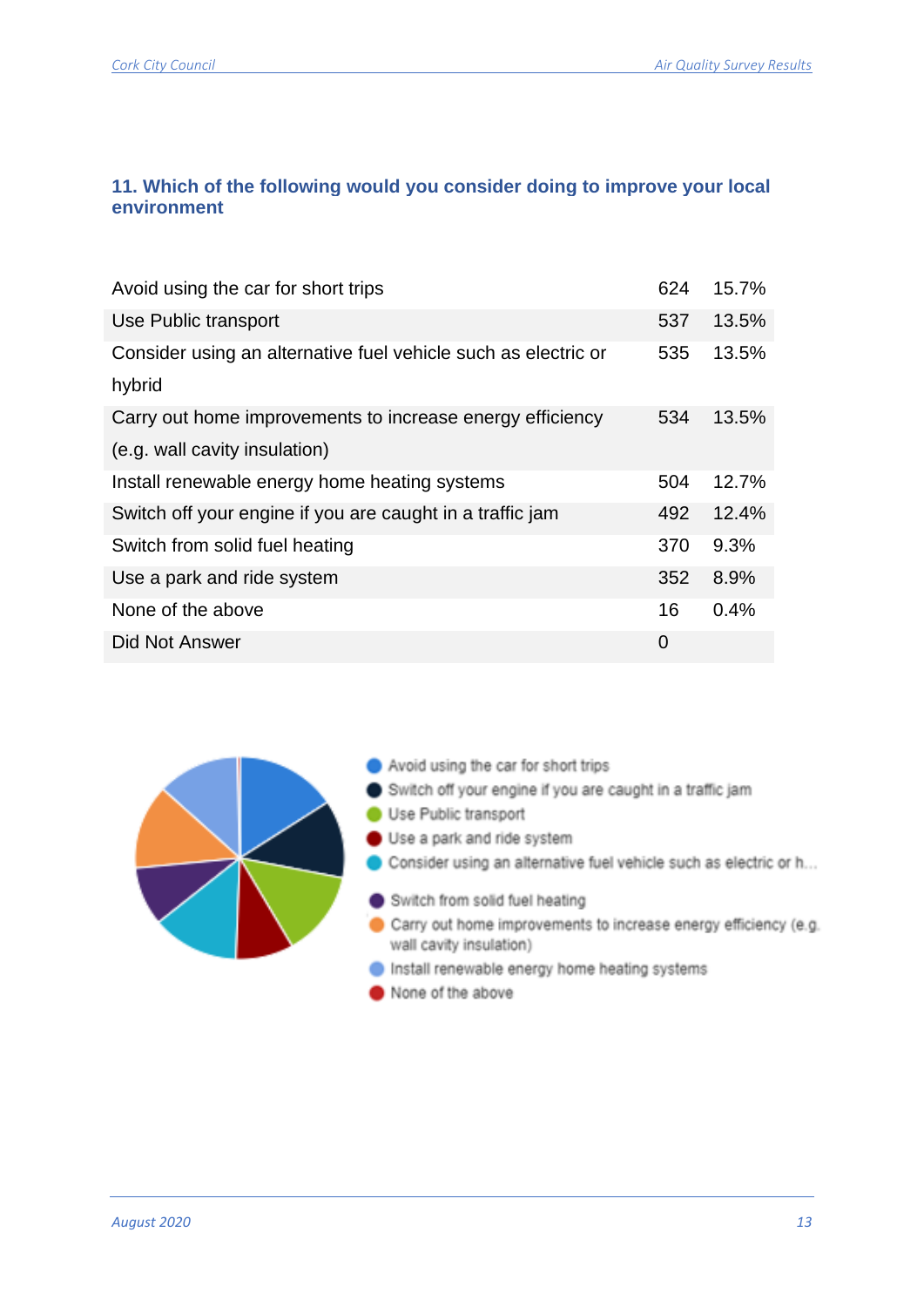#### **12. Please tell us what prevents you from doing these things now (e.g. time constraints, cost, distance to travel, other practicalities etc.)**

18 people commented on Question 12. The main themes can be summarised as follows:

- **Cycle infrastructure** (lack of infrastructure, concerns for road safety, aggressive behaviour from drivers, poor public realm).
- **Public transport** (limited public transport options, poor access to park and ride, infrequent and unreliable bus service)
- **Lack of enforcement** (illegal parking, cars parked in bike lanes, no regard for bus lanes)
- **Cost of hybrid vehicles**
- **Home improvements** are costly. The benefit of getting work done is outweighed by the cost.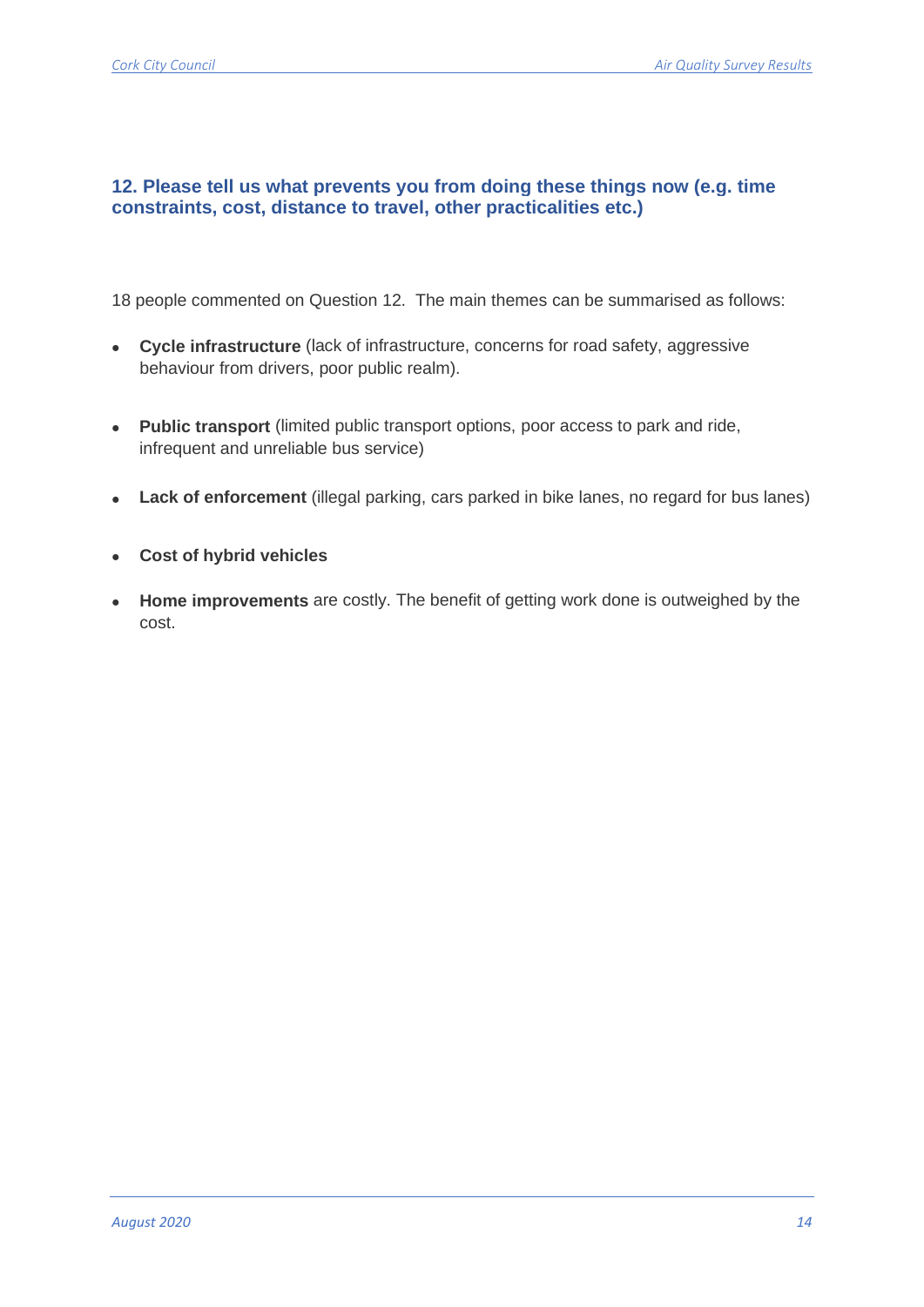#### **13. Cork City Council has recently updated its website to include information on air quality and has links to real time air quality information. Were you aware of the website update?**

| Yes            | 107 |
|----------------|-----|
| <b>No</b>      | 637 |
| Did Not Answer |     |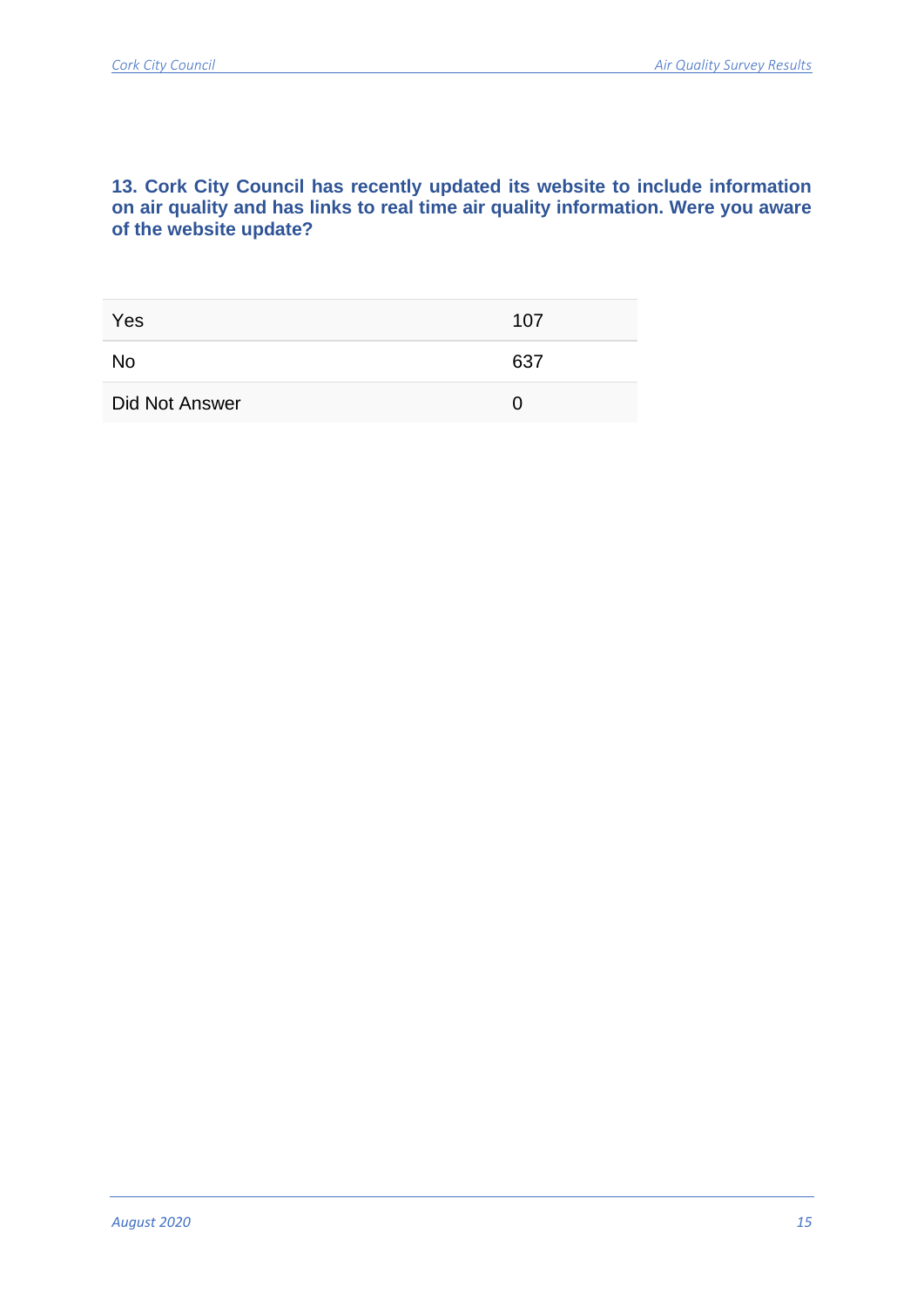# **14. Do you think that developing an Air Quality Strategy is good for the city?**

| Yes                   | 711 |
|-----------------------|-----|
| <b>No</b>             | 3   |
| Partly                | 19  |
| Don't Know            | 11  |
| <b>Did Not Answer</b> | 0   |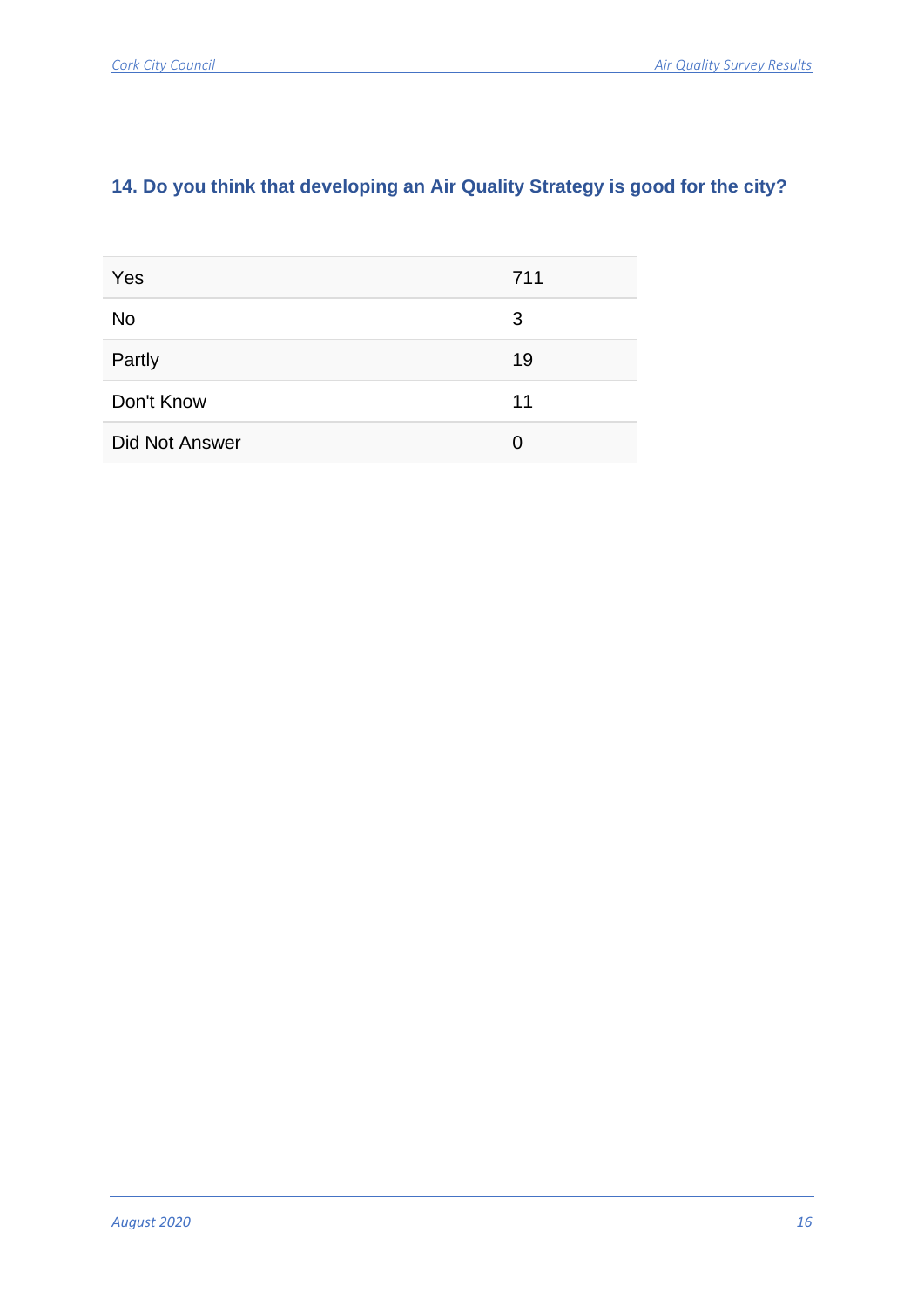#### **15. Cork City Council's approach to tackling air quality will be as follows: measure the air quality in the city, reduce air pollution where possible, maintain good / enhanced air quality and improve air quality further. Do you agree with this approach?**

| Yes            | 658 |
|----------------|-----|
| No             | 86  |
| Did Not Answer |     |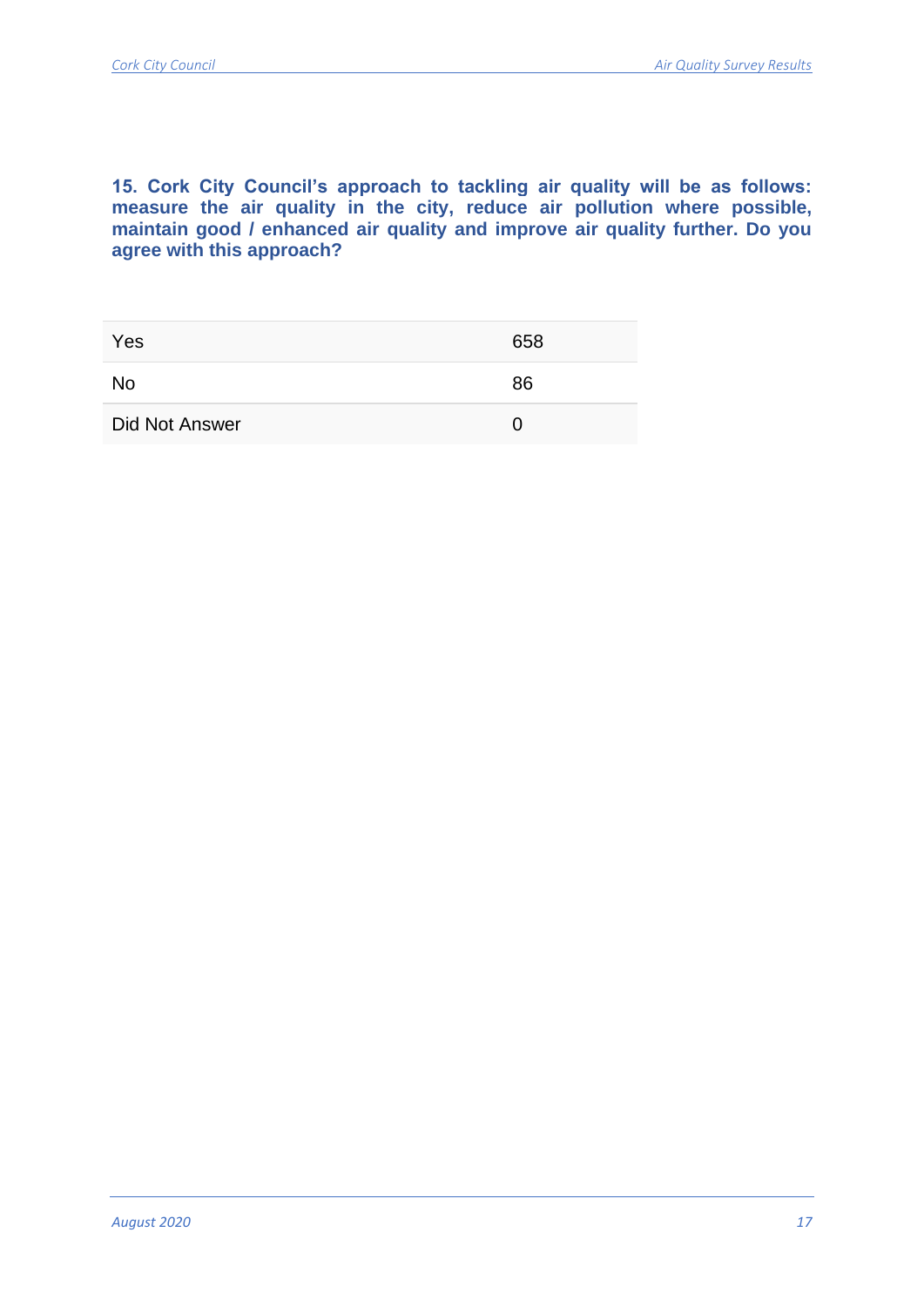### **16. What, if any, improvements can be made to the overall approach**

19 comments were made and can be summarised as follows:

#### • **Enforcement**

- $\triangleright$  Enforce policies (e.g. bike/bus lanes used by cars),
- $\triangleright$  Follow through with plans to provide infrastructure,
- $\triangleright$  Be bolder with targets to reduce emissions
	- (Cork City Centre and inner neighbourhoods should be designated Ultra Low Emission Zone as in UK cities, Fining of polluters: road side checks measuring exhaust gases on vehicles, closure of the harbour to mooring ships not connecting to the public power grid, Scrapping of all combustion vehicles and tools owned by the City and County, ban on combustion vehicles employed for public transport and ban on contractors using combustion methods), No public contracts to waste handlers, gardeners, landscapers, road sweepers etc. using combustion engines in Cork.
	- No subsidies for any combustion method like for example switching from oil to gas in the home heating sector.
	- Zero support of any type of combustion.
	- Using the harbour to load rubbish to be exported must be banned: easy with existing pollution regulations.
	- Builders creating dust must be fined, any building equipment powered by combustion engines must be banned.
- $\triangleright$  Lack of commitment from local authority

#### • **Public Engagement and Promotion**

- ➢ Publish results
- $\triangleright$  Encourage public engagement by informing them of actions
- $\triangleright$  Promote by introducing schemes such as Free journeys when you recycle plastic bottles. Encourage walking. E-bikes. Greening the city. Stricter testing and controls. Promote e-cars bring back free charging. Promote solar, wind and hydropower. Improve energy efficiency of homes. Promote waste reduction. No burning of fields. Stop cutting grass and hedgerows. Plant on city rooftops. Free fruit trees planted.

#### • **Transport**

- $\triangleright$  Reduce vehicles by promoting, improving and making more accessible public transport, walking and cycle infrastructure
- $\triangleright$  Make public transport cheaper to use

#### • **Cork City Council webpage -**

- ➢ Include links to Met Eireann on webpage
- $\triangleright$  A lack of rigorous air quality testing

#### • **Green Space**

- ➢ Plant more trees
- ➢ More green spaces.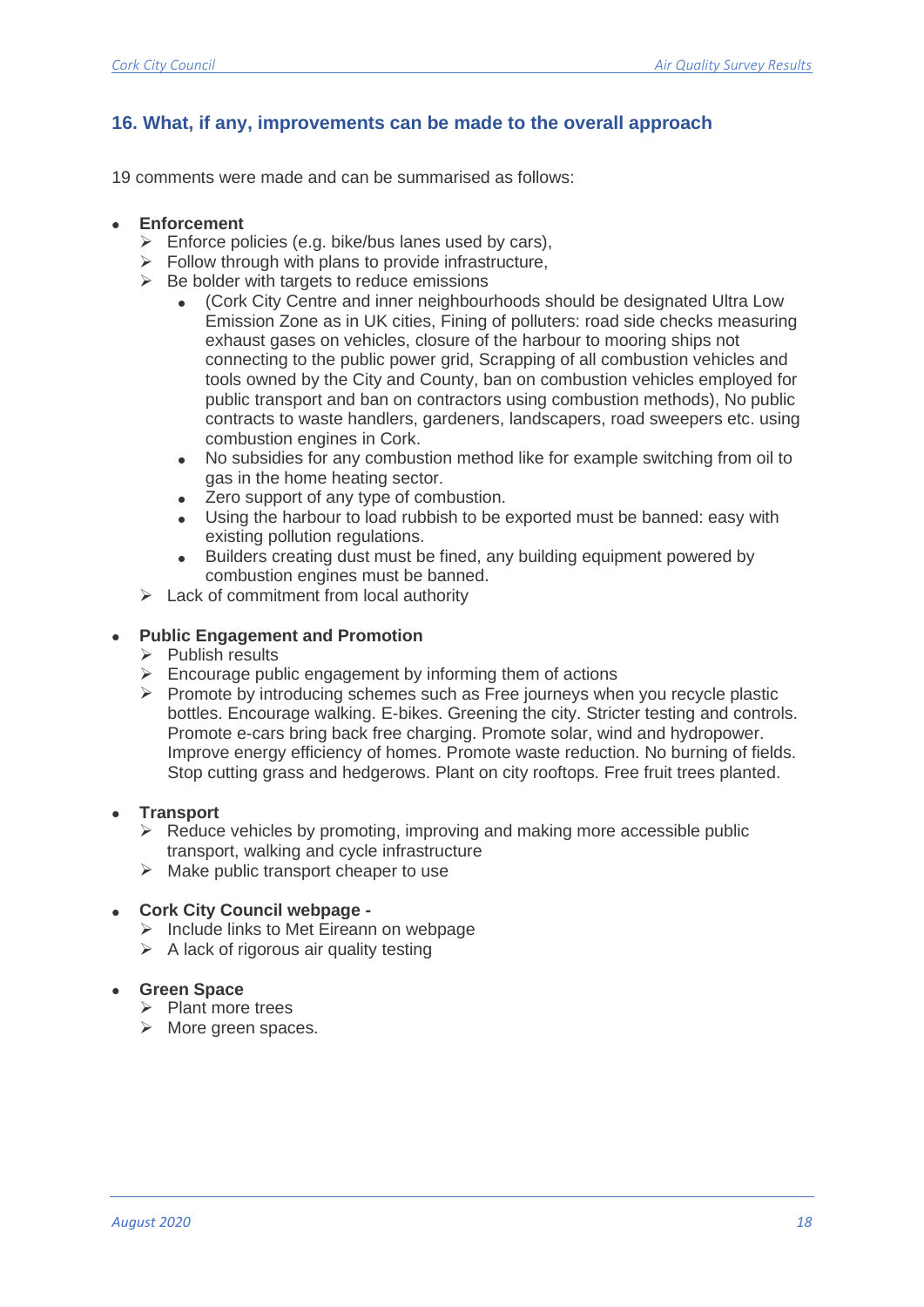## **17. In your opinion what are the 3 most important measures that should be taken to address air quality in Cork**

| Provide enhanced cycling infrastructure                              | 524 | 15.2% |
|----------------------------------------------------------------------|-----|-------|
| <b>Plant more trees</b>                                              | 369 | 10.7% |
| More frequent public transport                                       | 363 | 10.6% |
| Increase pedestrian only streets                                     | 347 | 10.1% |
| Cheaper public transport                                             | 242 | 7.0%  |
| Cleaner domestic fuel choices should be subsidised                   | 231 | 6.7%  |
| Limiting vehicular access in some blackspot locations                | 231 | 6.7%  |
| Promote home energy efficiency                                       | 228 | 6.6%  |
| Introduce car free days                                              | 228 | 6.6%  |
| Cork City Council should do more to inform and promote awareness     | 204 | 5.9%  |
| of air quality                                                       |     |       |
| Additional park and ride provision                                   | 193 | 5.6%  |
| Introduce a congestion charge for vehicles in the city centre        | 172 | 5.0%  |
| Limiting vehicular access in some blackspot locations to electric or | 106 | 3.1%  |
| hybrid car                                                           |     |       |

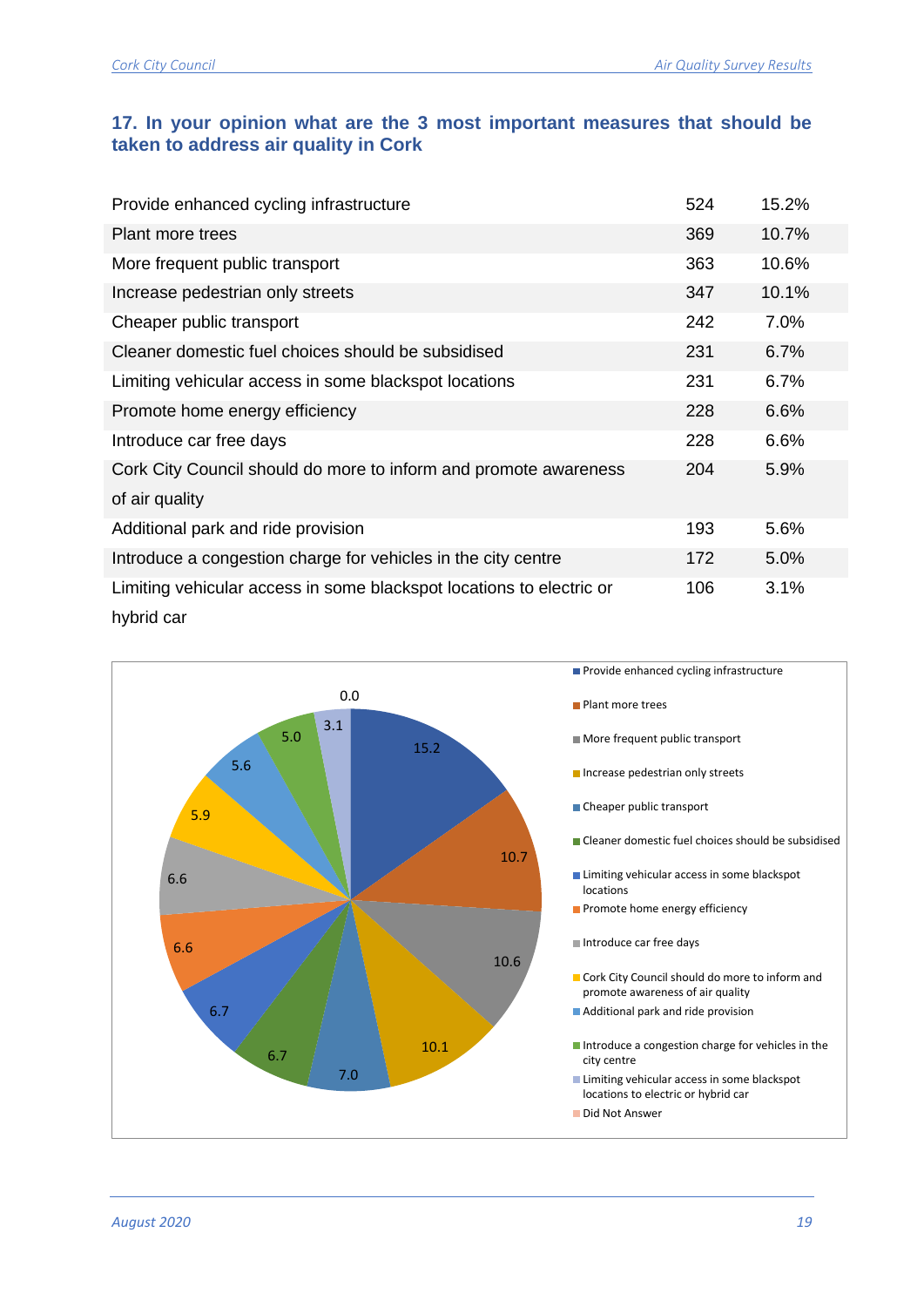#### **18. Do you have any other further comments to make about improving air quality in Cork City**

16 comments were made and they are as follows:

You forgot one important measure above - stop cars parking in cycling lanes and bus lanes! All bus lanes should also be 24hrs. If they can be bus lanes during peak hours surely cars don't need to be in the off peak.

Introduce resident parking charges throughout CCC administration area as in CMATS. Expedite Park and Rides and gradually re-purpose available on-street spaces. Low Emission Zones. Establish "right tree, right place" policy to reduce air pollution.

Use existing powers to enforce against smoky fuel and illegal parking.

Prioritise public realm and pedestrian environment. Roll out of 30km Zones to reduce emissions. School Striders & Anti-idling campaigns. Learn from established best practice elsewhere. No better time than right now in fight against COVID 19 - a respiratory disease.

I have been directly affected by living directly over a restaurant and endured two and a half years of not being able to open my windows because of the smell of deep fat frying. This restaurant had flies at street level. It has since burned down which meant I had to spend 6 weeks in alternative accommodation because of extensive smoke damage to my home, which is really an example of just how bad the damage air pollution can be.

Everything on the list above should be done ideally

Light rail like luas is also a good option

Cork City was supposed to be a "smoke free" zone years ago, with the move away from smoky coal products. The past winter has shown the commitment to that status was a lie. The level of air pollution from domestic heating and traffic we had to endure for weeks was a disgrace, and an indictment of Cork City Council for failing to enact policies that put people and their health first. For a healthy city and population we need a healthy environment. Ever increasing traffic - which Cork City Council seems to favour - and failure to end solid fuel heating are not compatible with that.

Please ensure this programme is properly resources and funded. We need to reduce emissions both for direct effects of public health but also long term sustainability regarding climate change. These issues will cost much more in the long run than preventive measures like improving air quality now. Go raibh maith agat

Surely the answer to 17 above should be decided by research to determine the 3 most significant modifiable contributors to poor air quality?

All of the above would be great if they were implemented and monitored.

Fine polluters, establish a clean air squad with legal empowerment backed by lawyers. Use the legal system.

Power grids - micro grids - solar panels. People generate electricity locally and they are not relying on a central power grid. Stop burning fossil fuels. Windmills for businesses and homes. Look at what the Netherlands are doing with their doughnut model to mend post coronavirus economy.